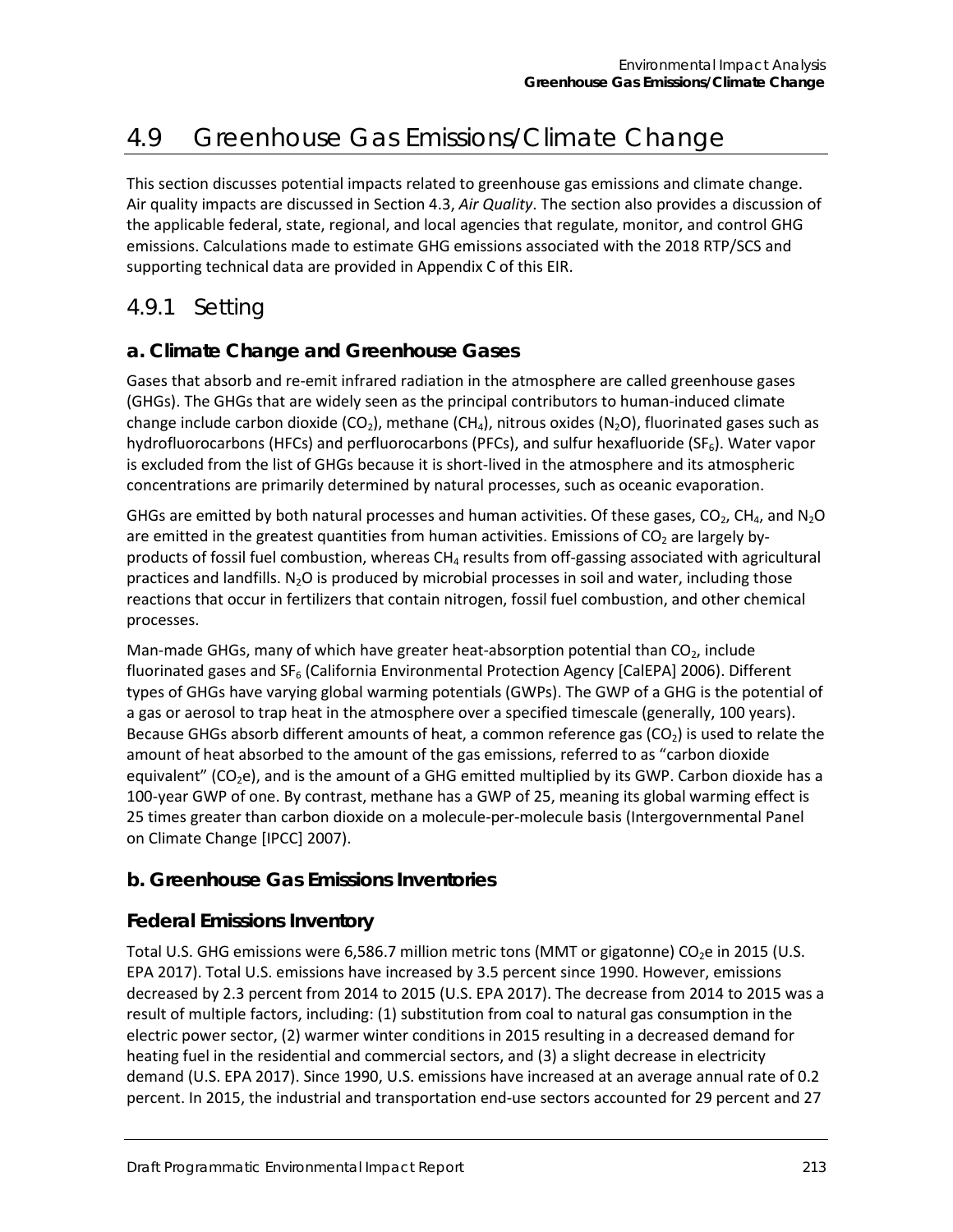percent of  $CO<sub>2</sub>$  emissions (with electricity-related emissions distributed), respectively. Meanwhile, the residential and commercial end-use sectors accounted for 16 percent and 17 percent of  $CO<sub>2</sub>$ emissions, respectively (U.S. EPA 2017).

## **California Emissions Inventory**

Based on the California Air Resources Board (CARB) California Greenhouse Gas Inventory for 2000- 2014, California produced 440.4 MMT CO<sub>2</sub>e in 2015 (CARB 2017c). The largest single source of GHG in California is transportation, contributing 39 percent of the state's total GHG emissions. Industrial sources are the second-largest source of the state's GHG emissions, contributing 23 percent of the state's GHG emissions (CARB 2017c). California relatively high magnitude of GHG emissions are due largely to its greater size and population as compared to other states. However, the state's mild climate reduces California's per capita fuel use and GHG emissions as compared to other states. CARB has projected statewide unregulated GHG emissions for the year 2020 will be 509.4 MMT  $CO<sub>2</sub>e$  (CARB 2017d). These projections represent the emissions that would be expected to occur in the absence of any GHG reduction measures.

## **c. Potential Effects of Climate Change**

Globally, climate change has the potential to affect numerous environmental resources through potential impacts related to future air temperatures and precipitation patterns. Scientific modeling predicts that continued GHG emissions at or above current rates would induce more extreme climate changes during the 21<sup>st</sup> century than were observed during the 20<sup>th</sup> century. Long-term trends have found that each of the past three decades has been warmer than all the previous decades in the instrumental record, and the decade from 2000 through 2010 has been the warmest. The global combined land and ocean temperature data show an increase of about 0.89°C (0.69°C to 1.08°C) over the period 1901 to 2012, and about 0.72°C (0.49°C to 0.89°C) over the period 1951 to 2012 when described by a linear trend. Several independently analyzed data records of global and regional Land-Surface Air Temperature (LSAT) obtained from station observations are in agreement that LSAT as well as sea surface temperatures have increased. In addition to these findings, there are identifiable signs that global warming is currently taking place, including substantial ice loss in the Arctic over the past two decades (IPCC 2014).

Potential impacts of climate change in California may include loss in snow pack, sea level rise, more extreme heat days per year, more high-ozone days, more large forest fires, and more drought years (CalEPA 2010). Below is a summary of some of the potential effects that could be experienced in California as a result of climate change.

## **Air Quality**

Higher temperatures, which are conducive to air pollution formation, could worsen air quality in California. Climate change may increase the concentration of ground-level ozone, but the magnitude of the effect, and therefore its indirect effects, are uncertain. If higher temperatures are accompanied by drier conditions, the potential for large wildfires could increase, which, in turn, would further worsen air quality. However, if higher temperatures are accompanied by wetter rather than drier conditions, the rains would tend to temporarily clear the air of particulate pollution and reduce the incidence of large wildfires, thereby ameliorating the pollution associated with wildfires. Additionally, severe heat accompanied by drier conditions and poor air quality could increase the number of heat-related deaths, illnesses, and asthma attacks throughout the state (CEC 2009).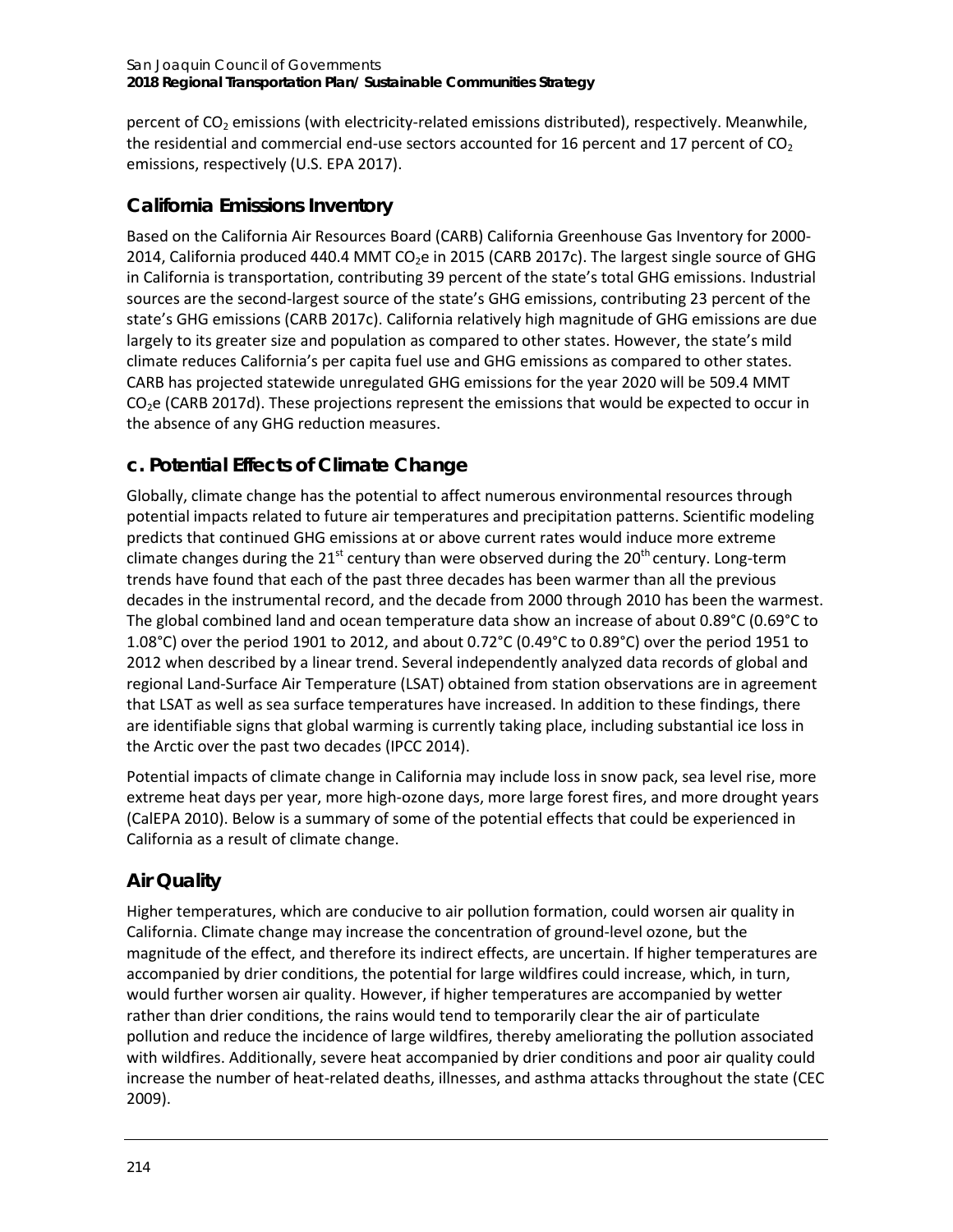## **Water Supply**

Analysis of paleoclimatic data, such as tree-ring reconstructions of stream flow and precipitation, indicates a history of naturally and widely varying hydrologic conditions in California and the west, including a pattern of recurring and extended droughts. Uncertainty remains with respect to the overall impact of climate change on future water supplies in California. However, the average early spring snowpack in the Sierra Nevada decreased by about 10 percent during the last century, a loss of 1.5 million acre-feet of snowpack storage. During the same period, sea level rose eight inches along California's coast. California's temperature has risen 1°F, mostly at night and during the winter, with higher elevations experiencing the highest increase. Many Southern California cities have experienced their lowest recorded annual precipitation twice within the past decade. In a span of two years, Los Angeles experienced both its driest and wettest years on record (California Department of Water Resources [DWR] 2008, California Climate Change Center [CCCC] 2009).

This uncertainty complicates the analysis of future water demand, especially where the relationship between climate change and its potential effect on water demand is not well understood. The Sierra snowpack provides the majority of California's water supply by accumulating snow during the state's wet winters and releasing it slowly during the state's dry springs and summers. Based on historical data and modeling, the DWR projects that the Sierra snowpack will experience a 25 to 40 percent reduction from its historic average by 2050. Climate change is also anticipated to bring warmer storms that result in less snowfall at lower elevations, reducing the total snowpack (DWR 2008). Climate change may reduce groundwater recharge, putting further strain on an already limited water supply in the region.

## **Hydrology**

Climate change could potentially affect the amount of snowfall, rainfall, and snow pack; the intensity and frequency of storms; flood hydrographs (flash floods, rain or snow events, coincidental high tide and high runoff events); sea level rise and coastal flooding; coastal erosion; and the potential for saltwater intrusion. According to *The Impacts of Sea-Level Rise on the California Coast*, climate change has the potential to induce substantial sea level rise in the coming century(CCCC 2009). The rate of increase of global mean sea levels over the 2001 to 2010 decade, as observed by satellites, ocean buoys, and land gauges, was approximately 3.2 mm per year, which is double the observed 20<sup>th</sup> century trend of 1.6 mm per year (World Meteorological Organization [WMO] 2013). The most recent IPCC report (2013) predicts a mean global sea level rise of 11 to 38 inches by 2100. In its report, *Rising Seas in California*, the Ocean Protection Council (OPC) predicts that sea levels along the California coast would likely (67% probability) rise by 0.2 to 1.1 feet by 2050 and 0.7 to 3.6 feet by 2100 (OPC 2017). A rise in sea levels could result in coastal flooding and erosion, and could jeopardize California's water supply due to saltwater intrusion. In addition, increased  $CO<sub>2</sub>$  emissions can cause oceans to acidify due to the carbonic acid it forms. Increased storm intensity and frequency could affect the ability of flood-control facilities, including levees, to handle storm events.

The ocean covers over 70 percent of the earth's surface and acts as a major carbon sink in the global carbon cycle. As the concentration of  $CO<sub>2</sub>$  in the atmosphere increases, so does the concentration of carbon in the ocean. The reaction of dissolved  $CO<sub>2</sub>$  with seawater results in the creation of carbonic acid ( $H_2CO_3$ ), carbonate, bicarbonate, and hydrogen ions, which lowers pH causing higher seawater acidity. Higher acidity in seawater affects many aquatic animals ability to fix calcium for body structure, which could have significant negative effects across the entire food chain.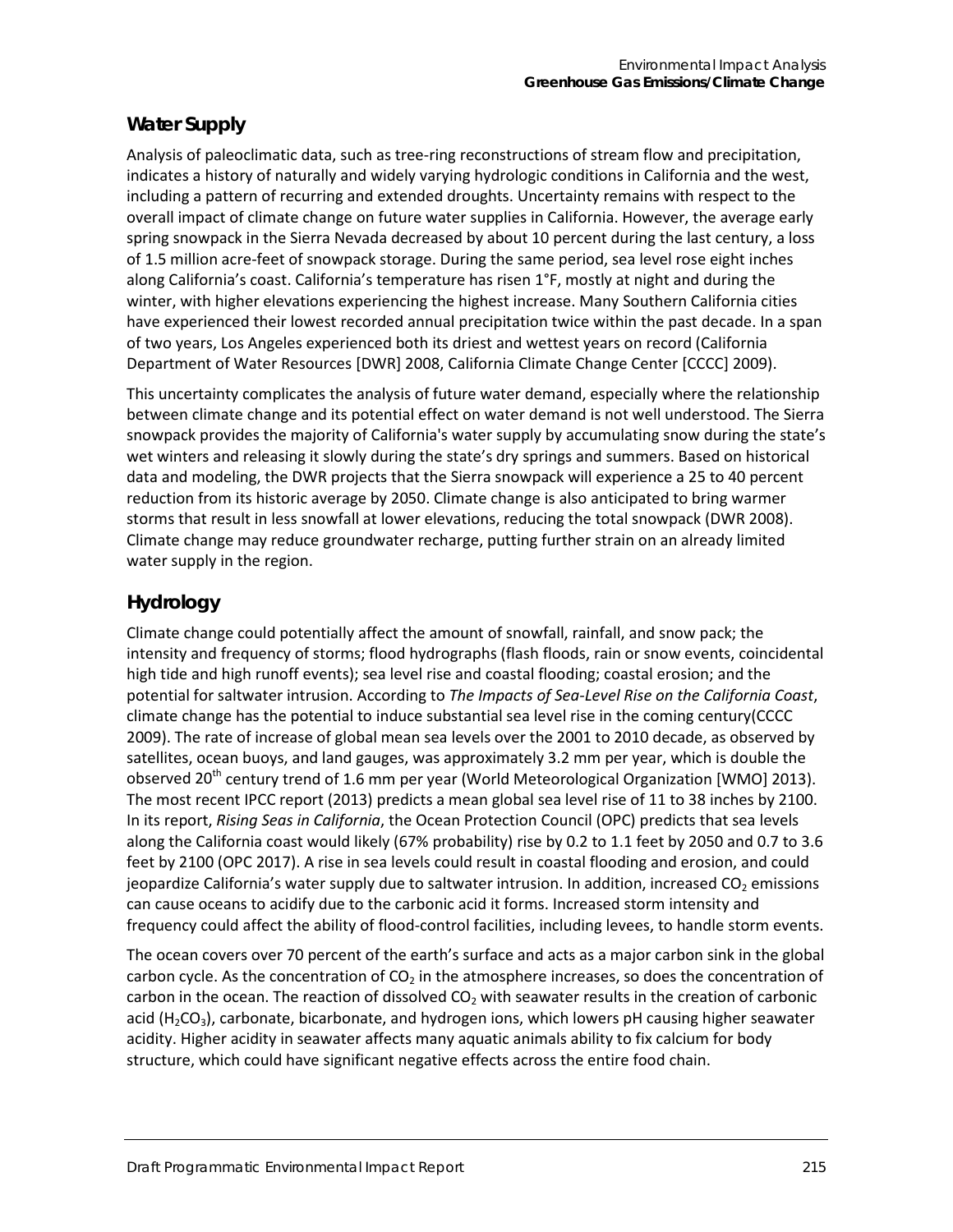## **Agriculture**

California has a \$30 billion annual agricultural industry that produces approximately half of the country's fruits and vegetables. Higher  $CO<sub>2</sub>$  levels can stimulate plant production and increase plant water-use efficiency. However, if temperatures rise and drier conditions prevail, water demand could increase, crop-yield could be threatened by a less reliable water supply, and greater air pollution could render plants more susceptible to pest and disease outbreaks. In addition, temperature increases could change the time of year certain crops, such as wine grapes, bloom or ripen, and thereby affect their quality (CCCC 2006).

## **Ecosystems and Wildlife**

Climate change and the potential resulting changes in weather patterns could have ecological effects on a global, regional, and local scale. Increasing concentrations of GHGs are likely to accelerate the rate of climate change. Scientists project that the average global surface temperature could rise by 1.0 to 4.5°F (0.6 to 2.5°C) in the next 50 years, and 2.2 to 10°F (1.4 to 5.8°C) in the next century, with substantial regional variation. Soil moisture is likely to decline in many regions, and intense rainstorms are likely to become more frequent. Rising temperatures could have four major impacts on plants and animals:

- **Timing of ecological events;**
- Geographic range;
- **Species' composition within communities; and**
- Ecosystem processes, such as carbon cycling and storage (Parmesan 2006).

## **d. Regulatory Setting**

## **Federal**

The U.S. Supreme Court in *Massachusetts et al. v. Environmental Protection Agency et al*. ([2007] 549 U.S. 05-1120) held that the U.S. EPA has the authority to regulate motor-vehicle GHG emissions under the federal Clean Air Act. The U.S. EPA issued a Final Rule for mandatory reporting of GHG emissions in October 2009. This Final Rule applies to fossil fuel suppliers, industrial gas suppliers, direct GHG emitters, and manufacturers of heavy-duty and off-road vehicles and vehicle engines, and requires annual reporting of emissions. In 2012, the U.S. EPA issued a Final Rule that establishes the GHG permitting thresholds that determine when Clean Air Act permits under the New Source Review Prevention of Significant Deterioration (PSD) and Title V Operating Permit programs are required for new and existing industrial facilities.

In 2014, the U.S. Supreme Court in *Utility Air Regulatory Group v. EPA* (134 S. Ct. 2427 [2014]) held that U.S. EPA may not treat GHGs as an air pollutant for purposes of determining whether a source is a major source required to obtain a PSD or Title V permit. The Court also held that PSD permits that are otherwise required (based on emissions of other pollutants) may continue to require limitations on GHG emissions based on the application of Best Available Control Technology (BACT).

## **State**

CARB is responsible for the coordination and oversight of State and local air pollution control programs in California. California has established numerous programs and regulations aimed at reducing the state's GHG emissions. These initiatives are summarized below.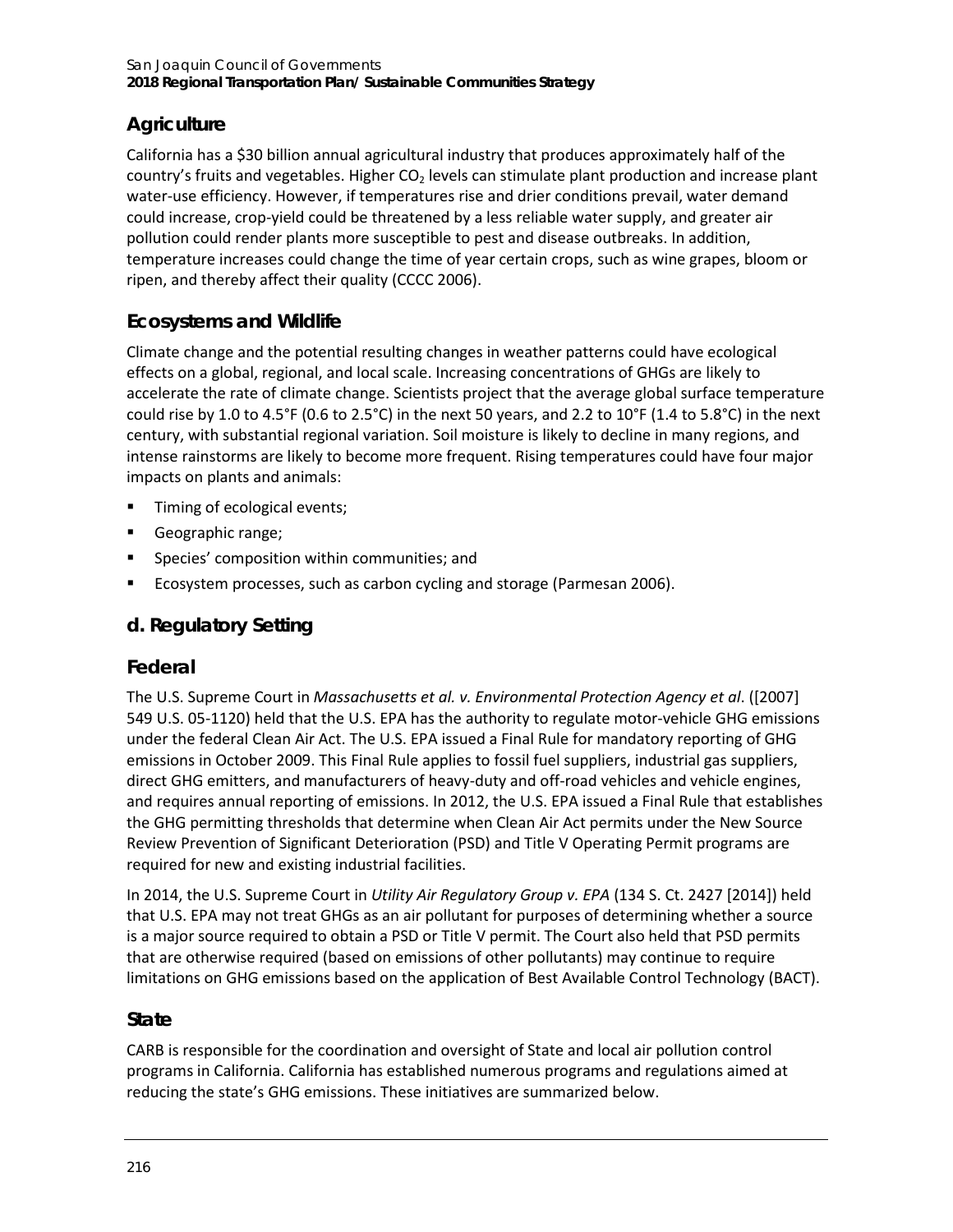## *California Advanced Clean Cars Program*

Assembly Bill (AB) 1493 (2002), California's Advanced Clean Cars program (referred to as "Pavley"), requires CARB to develop and adopt regulations to achieve "the maximum feasible and costeffective reduction of GHG emissions from motor vehicles." On June 30, 2009, U.S. EPA granted the waiver of Clean Air Act preemption to California for its GHG emission standards for motor vehicles beginning with the 2009 model year. Pavley I regulates model years from 2009 to 2016 and Pavley II, which is now referred to as "LEV (Low Emission Vehicle) III GHG," regulates model years from 2017 to 2025. The Advanced Clean Cars program coordinates the goals of the Low Emissions Vehicles (LEV), Zero Emissions Vehicles (ZEV), and Clean Fuels Outlet programs, and would provide major reductions in GHG emissions. By 2025, when the rules will be fully implemented, new automobiles will emit 34 percent fewer GHGs and 75 percent fewer smog-forming emissions from their model year 2016 levels (CARB 2011).

### *Assembly Bill 32*

California's major initiative for reducing GHG emissions is outlined in Assembly Bill 32, the "California Global Warming Solutions Act of 2006." AB 32 codifies the statewide goal of reducing GHG emissions to 1990 levels by 2020, and requires CARB to prepare a Scoping Plan that outlines the main state strategies for reducing GHGs to meet the 2020 deadline. In addition, AB 32 requires CARB to adopt regulations to require reporting and verification of statewide GHG emissions. The initial Scoping Plan was approved by CARB on December 11, 2008, and included measures to address GHG emission reduction strategies related to energy efficiency, water use, and recycling and solid waste, among other measures. Many of the GHG reduction measures included in the Scoping Plan (e.g., Low Carbon Fuel Standard, Advanced Clean Car standards, and Cap-and-Trade) have been adopted since approval of the Scoping Plan.

In May 2014, CARB approved the first update to the original Scoping Plan. The 2013 Scoping Plan Update defined CARB's climate change priorities for the next five years and set the groundwork to reach post-2020 statewide goals. The update highlights California's progress toward meeting the "near-term" 2020 GHG emission reduction goals defined in the original Scoping Plan. It also evaluated how to align the state's longer-term GHG reduction strategies with other state policy priorities, such as for water, waste, natural resources, clean energy and transportation, and land use (CARB 2018).

### *Executive Order No. S-3-05 and B-30-15*

EO-S-3-05, issued in June 2005, established short-term, mid-term, and long-term GHG emission reduction targets for California of reducing GHG emissions to 2000 levels by 2010, to 1990 levels by 2020, and 80 percent below 1990 levels by 2050. EO-B-30-15, issued in April 2015, added an intermediate reduction target of 40 percent below 1990 levels by 2030.

### *Senate Bill 97*

Senate Bill (SB) 97, signed in August 2007, acknowledges that climate change is an environmental issue that requires analysis in CEQA documents. In March 2010, the California Resources Agency adopted amendments to the State CEQA Guidelines for the feasible mitigation of GHG emissions or the effects of GHG emissions. The adopted guidelines give lead agencies the discretion to set quantitative or qualitative thresholds for the assessment and mitigation of GHG and climate change impacts.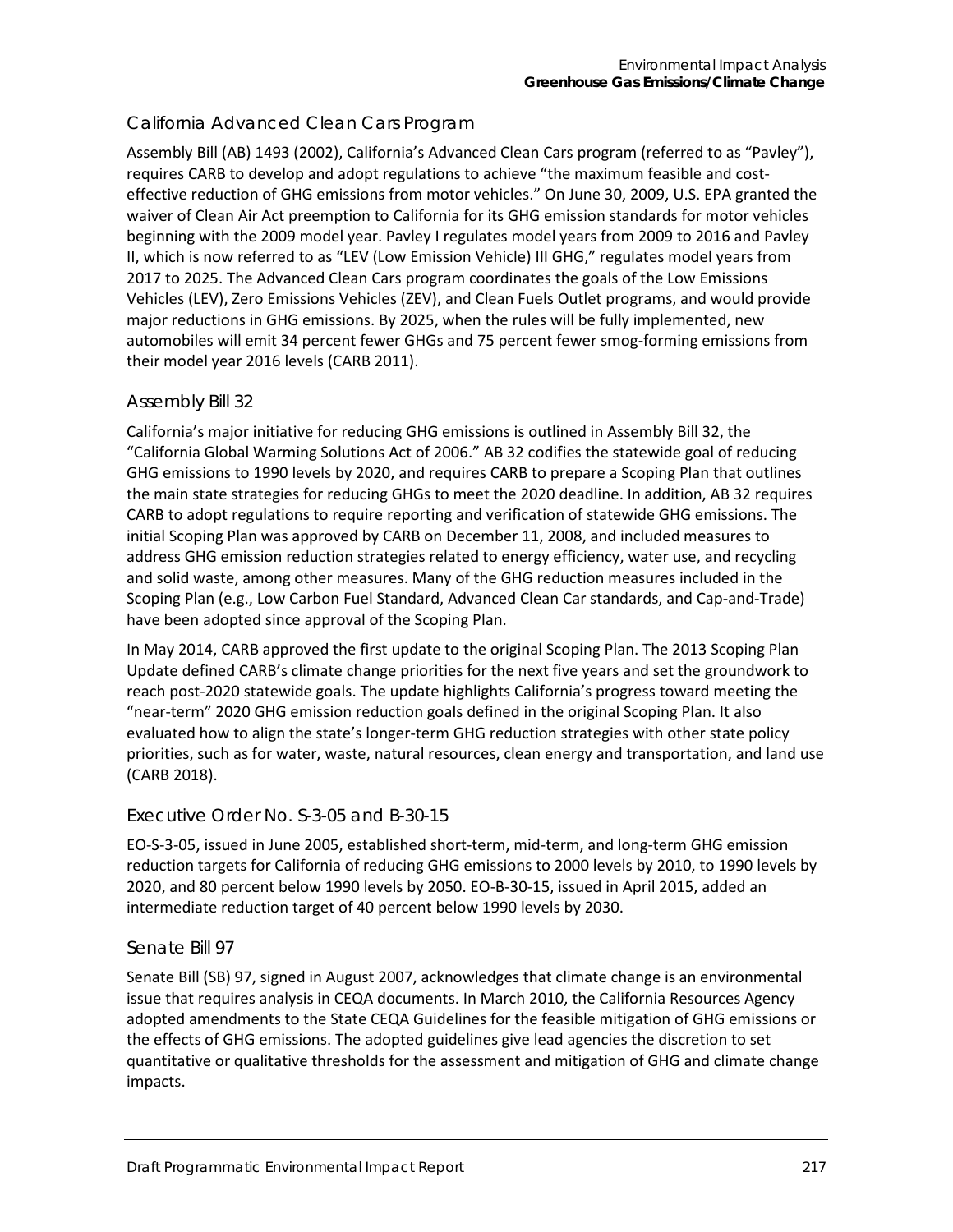### *Senate Bill 375*

Senate Bill 375, signed in August 2008, enhances the state's ability to reach AB 32 goals by directing CARB to develop regional GHG emission reduction targets to be achieved from passenger vehicles for 2020 and 2035. In addition, SB 375 directs each of the state's 18 major Metropolitan Planning Organizations (MPO) to prepare a "sustainable communities strategy" (SCS) that contains a growth strategy to meet these emission targets for inclusion in the Regional Transportation Plan (RTP). Current GHG reduction targets set by CARB for SJCOG are a 5 percent per capita reduction from 2005 levels by 2020 and a 10 percent per capita reduction from 2005 levels by 2035.

### *Senate Bill 32*

On September 8, 2016, the governor signed Senate Bill 32 (SB 32) into law, extending AB 32 by requiring the State to further reduce GHGs to 40 percent below 1990 levels by 2030 (the other provisions of AB 32 remain unchanged). On December 14, 2017, CARB adopted the 2017 Scoping Plan, which provides a framework for achieving the 2030 target (CARB 2017e). The 2017 Scoping Plan relies on the continuation and expansion of existing policies and regulations, such as the Capand-Trade Program, as well as implementation of recently adopted policies and policies, such as SB 350 and SB 1383 (see below). The 2017 Scoping Plan also puts an increased emphasis on innovation, adoption of existing technology, and strategic investment to support its strategies. As with the 2013 Scoping Plan Update, the 2017 Scoping Plan does not provide project-level thresholds for land use development. Instead, it recommends that local governments adopt policies and locally-appropriate quantitative thresholds consistent with a statewide per capita goal of six metric tons (MT) CO<sub>2</sub>e by 2030 and two MT CO<sub>2</sub>e by 2050 (ARB 2017c). As stated in the 2017 Scoping Plan, these goals may be appropriate for plan-level analyses (city, county, subregional, or regional level), but not for specific individual projects because they include all emissions sectors in the state.

### *Senate Bill 1383*

Adopted in September 2016, SB 1383 requires the CARB to approve and begin implementing a comprehensive strategy to reduce emissions of short-lived climate pollutants. The bill requires the strategy to achieve the following reduction targets by 2030:

- Methane 40% below 2013 levels
- Hydrofluorocarbons 40% below 2013 levels
- Anthropogenic black carbon 50% below 2013 levels

The bill also requires CalRecycle, in consultation with the State board, to adopt regulations that achieve specified targets for reducing organic waste in landfills.

### *Senate Bill 350*

Adopted on October 7, 2015, SB 350 supports the reduction of GHG emissions from the electricity sector through a number of measures, including requiring electricity providers to achieve a 50 percent renewables portfolio standard by 2030 and a cumulative doubling of statewide energy efficiency savings in electricity and natural gas by retail customers by 2030.

### *California Environmental Quality Act*

Pursuant to the requirements of SB 97, the Resources Agency has adopted amendments to the State CEQA Guidelines for the feasible mitigation of GHG emissions or the effects of GHG emissions. The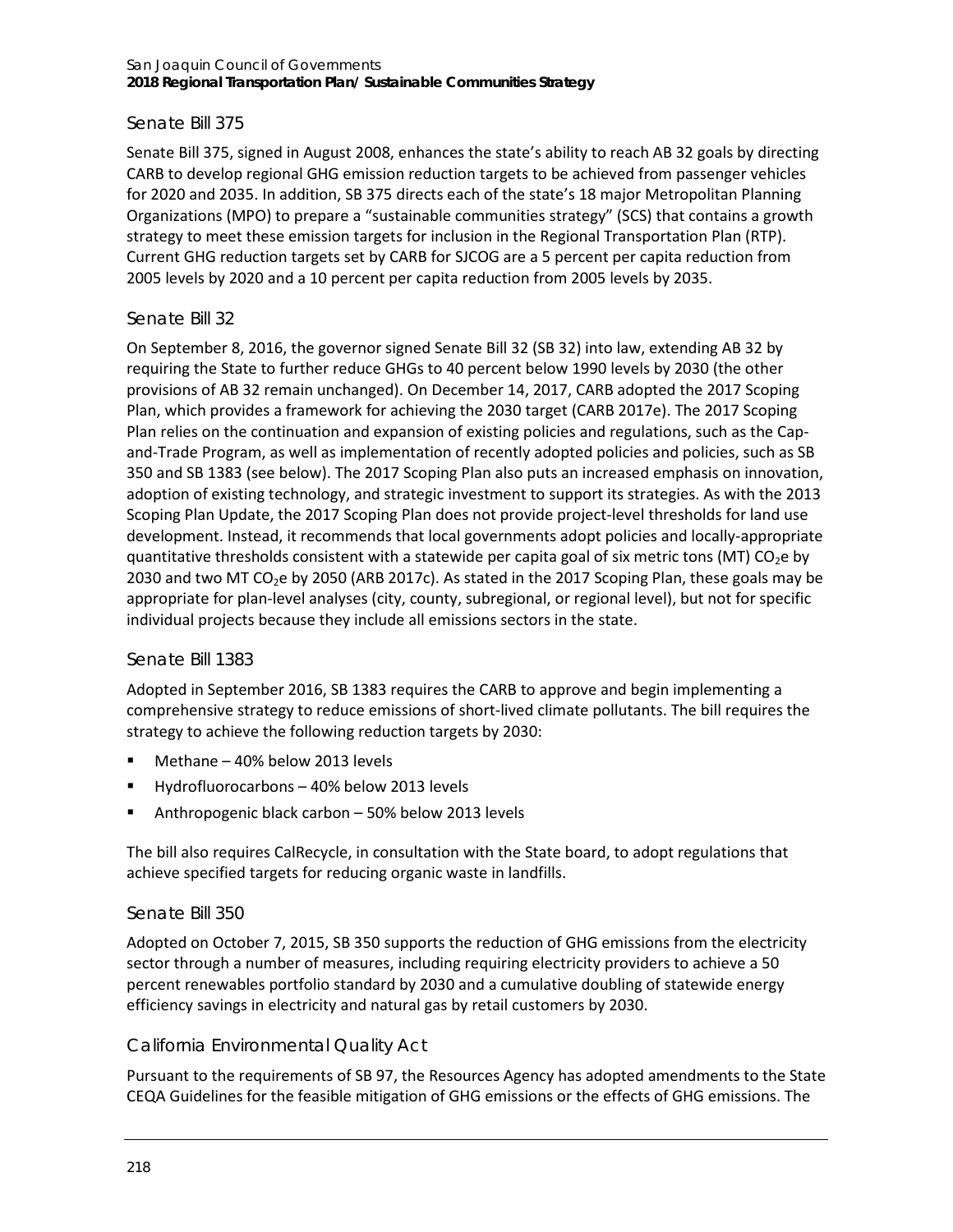adopted State CEQA Guidelines provide general regulatory guidance on the analysis and mitigation of GHG emissions in CEQA documents, while giving lead agencies the discretion to set quantitative or qualitative thresholds for the assessment and mitigation of GHGs and climate change impacts. To date, a variety of air districts have adopted quantitative significance thresholds for GHGs.

For more information on the Senate and Assembly Bills, Executive Orders, and reports discussed above, and to view reports and research referenced above, please refer to the following websites: [www.climatechange.ca.gov](http://www.climatechange.ca.gov/) and [www.arb.ca.gov/cc/cc.htm.](http://www.arb.ca.gov/cc/cc.htm)

## **Regional and Local**

### *Dibs (formerly Commute Connection*

Dibs (formerly Commute Connection) is a program of SJCOG serving San Joaquin, Stanislaus, and Merced counties. It was established to promote and encourage smart travel through carpooling, vanpooling, riding transit, walking, & biking. The program's core focus is to reduce single occupant vehicle commutes, thus reducing congestion and improving air quality.

### *Local GHG Reduction Plans*

Four of SJCOG's member jurisdictions have adopted GHG reduction plans that set goals and outline policies to achieve GHG reduction targets. Baseline and target GHG emissions established in the GHG reduction plans are shown in Table 25.

|                                                                                             |                                      |                               | <b>Baseline</b><br><b>Annual Emissions</b> | <b>Emission Targets</b>                                               |                                      |  |
|---------------------------------------------------------------------------------------------|--------------------------------------|-------------------------------|--------------------------------------------|-----------------------------------------------------------------------|--------------------------------------|--|
| <b>Jurisdiction</b>                                                                         | Type                                 | <b>Status</b>                 | (MT CO <sub>2</sub> e)                     | 2020                                                                  | 2030                                 |  |
| City of Lodi                                                                                | Climate<br><b>Action Plan</b>        | Adopted<br>November 2014      | 2008: 486,628                              | 4.5 MT $CO2e/$<br>service population                                  | 3.0 MT $CO2e/$<br>service population |  |
| City of Manteca                                                                             | Climate<br><b>Action Plan</b>        | Adopted<br>October 2013       | 2005: 400.346                              | 429,693 MT CO <sub>2</sub> e<br>4.91 MT $CO2e/$<br>service population |                                      |  |
| City of Stockton                                                                            | Climate<br><b>Action Plan</b>        | <b>Adopted August</b><br>2014 | 2005: 2,360,932                            | 2,122,000 MT CO <sub>2</sub> e                                        | $\qquad \qquad \blacksquare$         |  |
| City of Tracy                                                                               | Sustainability<br><b>Action Plan</b> | Adopted<br>February 2011      | 2006: 11.6                                 | 9.86 MT $CO2e$                                                        |                                      |  |
| Sources: City of Lodi 2014, City of Manteca 2013, City of Stockton 2014, City of Tracy 2011 |                                      |                               |                                            |                                                                       |                                      |  |

### **Table 25 Local GHG Reduction Plans in the SJCOG Region**

The completed climate action planning documents address issues related to emissions produced by transportation, energy usage, and other operational emissions such as water supply and conveyance, wastewater treatment, and solid waste disposal. The types and quantity of emissions produced in the SJCOG region vary among jurisdictional boundaries. However, for most jurisdictions, transportation and energy usage produce a majority of GHG emissions.

Climate action planning policies in the region establish a framework for improved circulation networks and energy conservation. Transportation policies aim to reduce vehicle miles traveled (VMT) by offering more opportunities for alternative transportation modes, including bicycling, walking, and transit use. In addition, many of the documents include policies to promote transit oriented development (TOD) and land use policies that encourage a greater diversity of land use in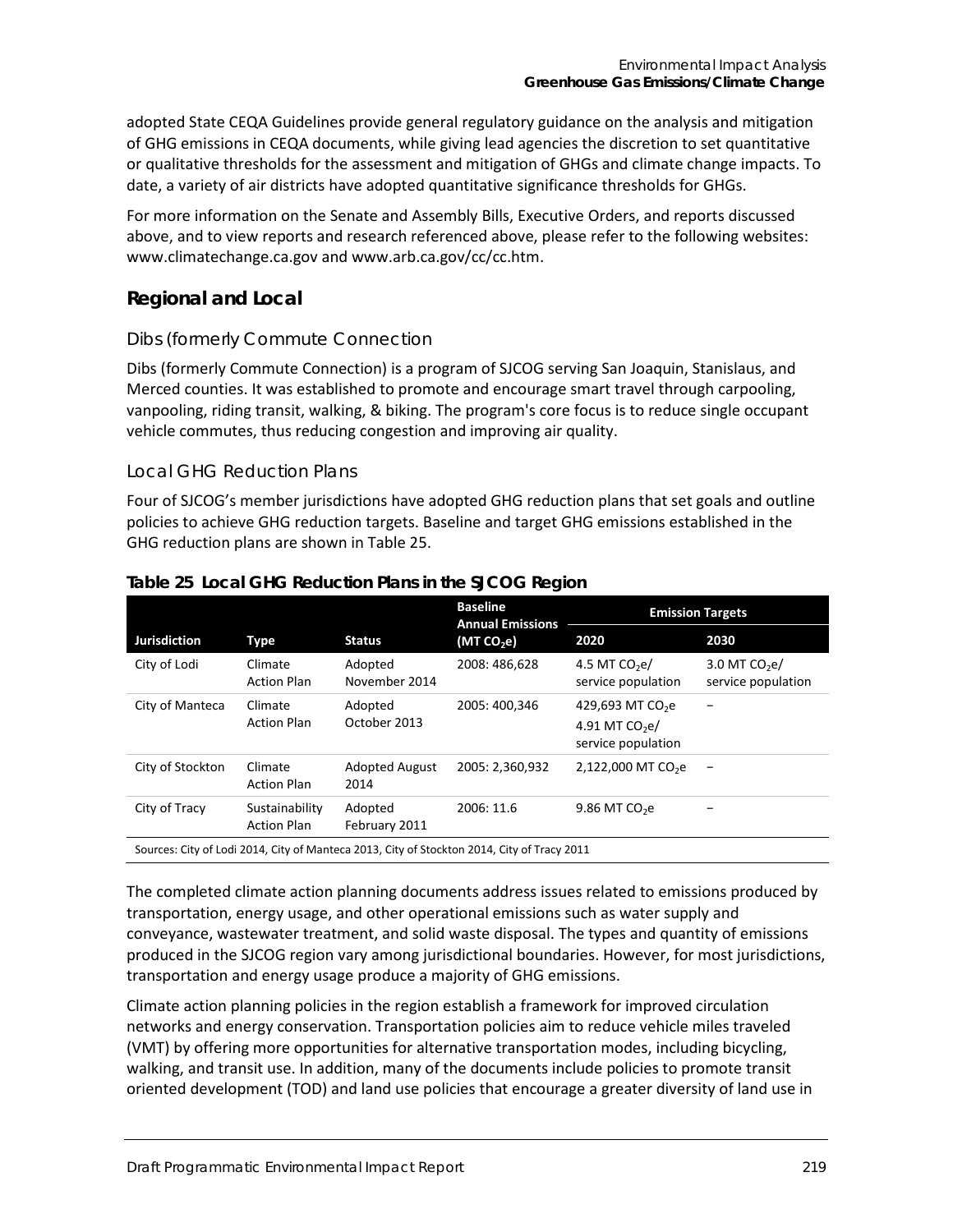closer proximity to one another. In order to reduce emissions caused by energy usage, jurisdictions have established policies that will facilitate and encourage energy efficiency for both residential and commercial land uses. Cities and counties include programs to improve energy efficiencies in old and new buildings and decrease the use of fossil fuels by providing incentives for use of renewable energy.

## *Other Local Plans*

GHG reduction policies can also be found in other local plans, particularly General Plans. A summary of GHG reduction policies adopted by jurisdictions in San Joaquin County are summarized below.

## **SAN JOAQUIN COUNTY GENERAL PLAN 2035 (2016)**

The County's General Plan 2035 includes a suite of policies that support reductions in GHG emissions by promoting transportation alternatives to single-occupancy driving, energy efficiency, incorporation of sustainable technologies, alleviation of congestion, sustainable land use patterns (including infill development), development of alternative fueling stations, and other sustainability strategies. Appendix A of the General Plan provides a compilation of Sustainability Policies and Programs with some quantified emission reductions (County of San Joaquin 2016).

## 4.9.2 Impact Analysis

## **a. Significance Thresholds and Methodology**

## **Significance Thresholds**

Appendix G of the State CEQA Guidelines identifies the following criteria for determining whether a project's impacts would have a significant impact related to GHG emissions:

- 1. Generate GHG emissions, either directly or indirectly, that may have a significant impact on the environment. SJCOG has determined that significant adverse impacts related to GHG emissions could result if the project would meet the following criteria:
	- Generate a net increase in GHG emissions compared to baseline conditions
	- Generate GHG emissions exceeding CARB's recommended plan-level GHG emission reduction goals of six MT CO2e per capita by 2030 and two MT CO2e per capita by 2050
	- Generate substantial short-term emissions
- 2. Conflict with an applicable plan, policy or regulation adopted for the purpose of reducing the emissions of greenhouse gases. SJCOG has determined that significant adverse impacts related to GHG emissions could result if the project would meet the following criteria:
	- Obstruct the state's ability to achieve AB 32 and SB 32 GHG reduction targets. The project would obstruct achievement of statewide targets if it would:
		- Exceed SB 375 regional emission reduction targets for passenger vehicle emissions established by CARB (five percent reduction from 2005 levels by 2020 and 10 percent from 2005 levels by 2035)
	- **EXECONFLICT:** Conflict with local GHG reduction plans and policies

CEQA Guidelines Section 15064.4(b) indicates that a lead agency should consider the following in determining the significance of GHG emissions: 1) the extent to which a project may increase or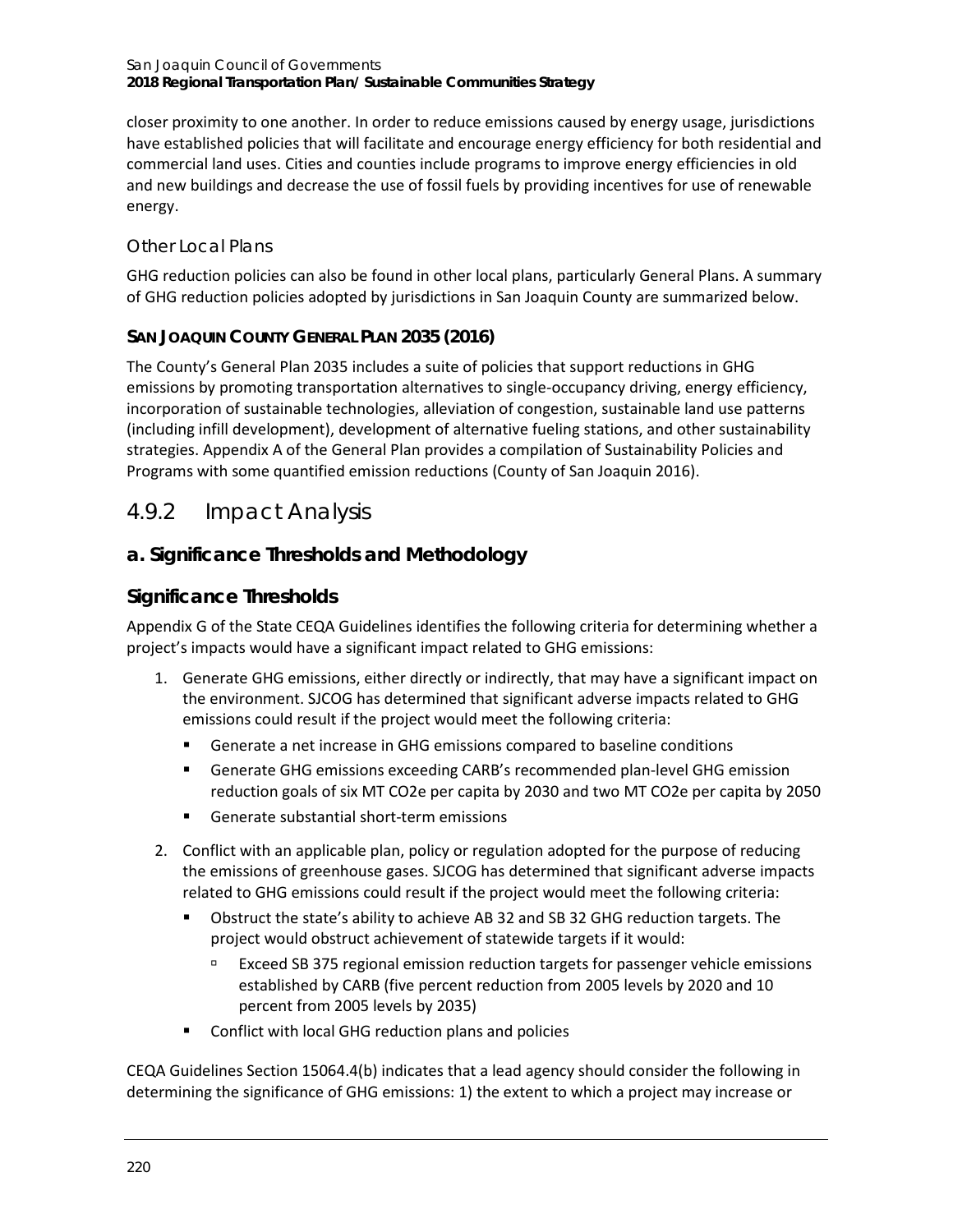reduce GHG emissions as compared to the existing environmental setting, 2) whether project emissions exceed a threshold of significance that the lead agency determines applies to the project, and 3) the extent to which the project complies with plans and policies to reduce GHG emissions. The first requirement is addressed under Threshold 1a (see below), the second requirement is addressed under Threshold 1b, and the third requirement is addressed under Threshold 2a and 2b.

The 2017 Scoping Plan recommends statewide targets of no more than six MT CO<sub>2</sub>e per capita by 2030 and two MT CO<sub>2</sub>e per capita by 2050 to achieve the 2030 SB 32 target and the longer term reduction goal of 80 percent below 1990 levels by 2050 set forth in EO S-3-05. The 2017 Scoping Plan also states, "These goals are appropriate for the plan level (city, county, subregional, or regional level), but not for specific individuals because they include all emissions sectors in the State." Thus, these targets are applicable to the 2018 RTP/SCS, which is a plan-level document, and are applied as significance thresholds under Threshold 1b.

The 2017 Scoping Plan also identifies implementation of SB 375 as a key mechanism to achieving statewide emission targets established under AB 32 and SB 32. Therefore, consistency with SB 375 reduction targets is required for the 2018 RTP/SCS to be consistent with AB 32 and SB 32 and is included as Threshold 2a.

The SJVAPCD provides guidance to land use agencies in determining the significance of projectspecific GHG emissions in its document, *District Guidance for Land-Use Agencies in Addressing GHG Emissions*. However, this guidance is intended to be applied to individual projects, rather than a program of projects or a plan, such as the RTP/SCS, and it is ultimately up to the lead agency to establish criteria for determining significance. Therefore, SJVAPCD guidance is not used in this analysis.

## *Short-Term Emissions Methodology*

Construction emissions typically comprise a relatively small portion of a project's GHG footprint due to their short duration relative to the lifetime of a project (i.e. months to a few years of construction versus 30 to 50 years of operation). In addition, construction-related emissions are speculative at the plan level because they are highly dependent on the characteristics of individual projects. Consequently, impacts related to construction emissions are evaluated qualitatively.

### *Long-Term Emissions Methodology*

The project's total operational GHG emissions were calculated by estimating emissions generated by mobile sources, electricity use, natural gas use, waste disposal, and water treatment, distribution, and conveyance, and wastewater treatment. Mobile source emissions were modeled using VMIP2 and EMFAC 2014, as previously described in Section 4.3, *Air Quality*; mobile source emissions take into consideration emission reductions from the Advanced Clean Cars program, as well as per-capita VMT reductions resulting from more compact growth. Electricity and natural gas emissions were estimated using the number of residential units and square feet of commercial space (derived from employment estimates), statewide average consumption rate, and emission factors for electricity and natural gas. Waste emissions were estimated using the total population, the statewide average disposal rate, and an emission factor for waste. Water emissions were estimated using total population, energy intensity for water treatment, conveyance, distribution, and wastewater treatment, and the emission factor for electricity. Emission factors and consumption rates were not adjusted for 2042 to reflect adopted policies that would reduce the carbon intensity of energy and improve energy efficiency (SB 350), or statewide initiatives to enhance water conservation and water efficiency and reduce waste disposal, and thus provide a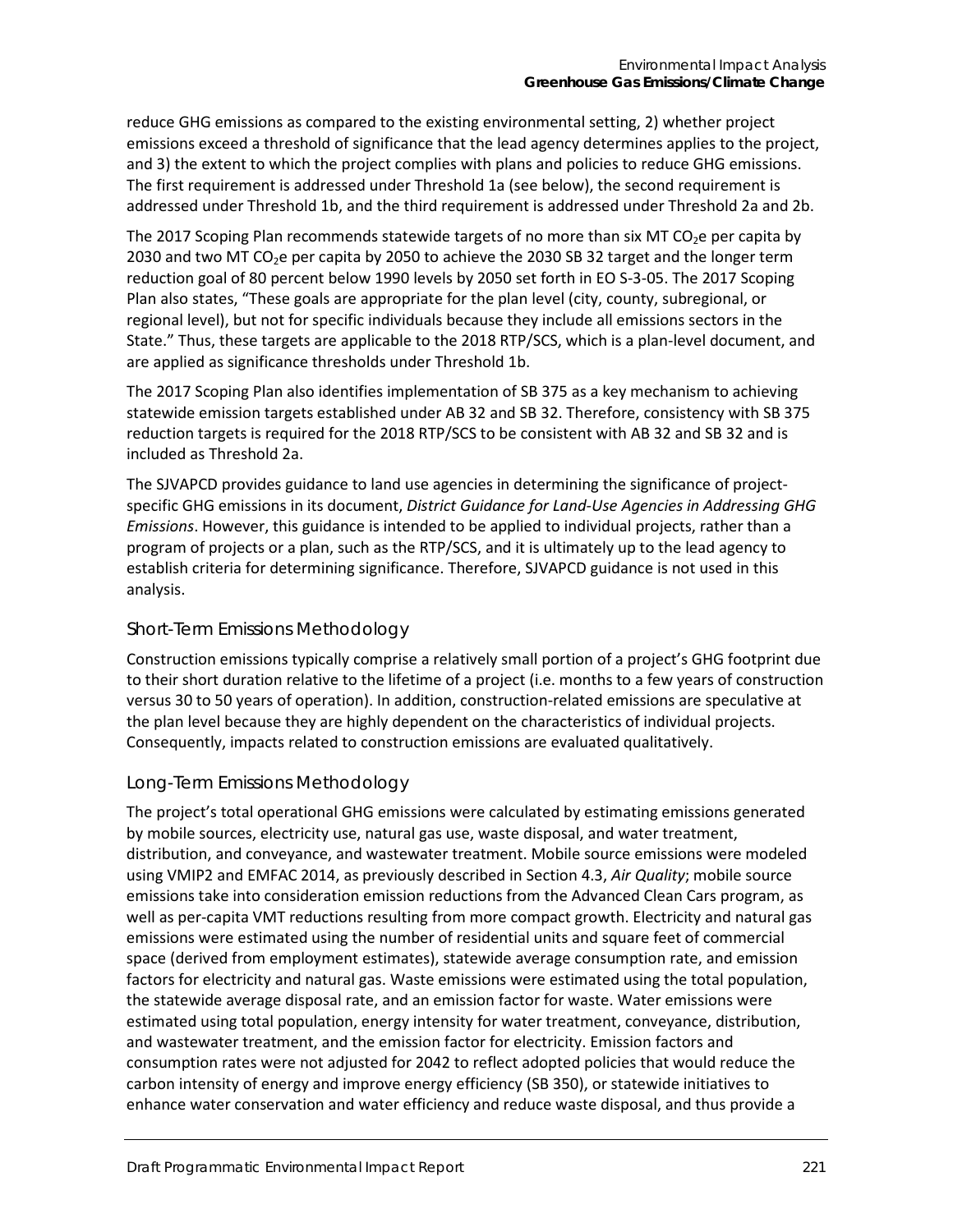conservative estimate of future emissions from these sources. Calculations for emissions from nonmobile sources, along with data sources are provided in Appendix C.

To determine project per-capita emissions, emissions were totaled for all sectors and divided by the service population (employment + residential population).

Project emissions to evaluate consistency with SB 375 reduction targets were calculated with EMFAC 2014 using the SB 375 mode, in accordance with CARB guidance; SB 375 emissions only include emissions from passenger vehicles (automobiles and light trucks), do not include reductions associated with the Advanced Clean Car Program, and exclude pass-through trips.

## **b. Project Impacts and Mitigation Measures**

This section describes generalized GHG and climate change impacts associated with the 2018 RTP/SCS. Due to the programmatic nature of the plan, a quantitative, project-level analysis of the specific impacts associated with individual transportation and land use projects is not possible at this time. In general, however, implementation of proposed transportation improvements and future projects under the land use scenario envisioned by the 2018 RTP/SCS could result in GHG and climate change impacts as described in the following sections.

| <b>Threshold 1:</b> Generate GHG emissions, either directly or indirectly, that may have a significant<br>impact on the environment. A significant impact would occur if the project would: |
|---------------------------------------------------------------------------------------------------------------------------------------------------------------------------------------------|
| a. Generate a net increase in GHG emissions compared to baseline conditions                                                                                                                 |
| b. Generate GHG emissions exceeding six MT CO2e per capita by 2030 and two MT<br>CO2e per capita by 2050.                                                                                   |

### **IMPACT GHG-1 IMPLEMENTATION OF THE 2018 RTP/SCS WOULD RESULT IN A NET DECREASE IN REGIONAL LONG-TERM GHG EMISSIONS AS COMPARED TO EXISTING 2015 CONDITIONS AND WOULD NOT EXCEED STATEWIDE PER-CAPITA TARGETS FOR 2030 AND 2050. IMPACTS WOULD BE LESS THAN SIGNIFICANT.**

The 2018 RTP/SCS would impact long-term regional GHG emissions by supporting compact land use development and implementing transportation improvement projects, as well as adopting regional policies to reduce GHG emissions. [Table 26](#page-10-0) summarizes estimated GHG emissions under 2015 conditions and 2042 with project conditions. Mobile source emissions would decrease under 2042 with project conditions primarily due to a decrease in per-capita VMT and more stringent vehicle emission standards implemented through statewide policies. GHG emissions from non-mobile sources are estimated to increase due to population and job growth; however, as discussed in the methodology section, estimated emissions presented in this analysis do not take into consideration adopted policies and statewide initiatives that could reduce future consumption rates and the carbon intensity of these sources, such as SB 350. Because mobile source emissions comprise the majority of the project's associated emissions, overall, regional emissions would decrease under 2042 with project conditions by 648,843 MT  $CO<sub>2</sub>$ e relative to 2015 conditions.

Under 2015 conditions, per capita emissions are estimated to have been 4.3 MT  $CO<sub>2</sub>e$  per service population, which already meets the 2030 statewide target of six MT  $CO<sub>2</sub>e$  per service population by 2030. Per capita emissions would decrease over time with the project; thus, the project would not obstruct the San Joaquin County region from meeting the 2030 statewide per capita target. Under 2042 with project conditions, per capita emissions would decrease to 2.6 MT CO<sub>2</sub>e. This level of emissions would be consistent with the trajectory set by the 2030 and 2050 targets, which, assuming a linear trajectory, would require an emission reduction of 0.2 MT CO<sub>2</sub>e per capita per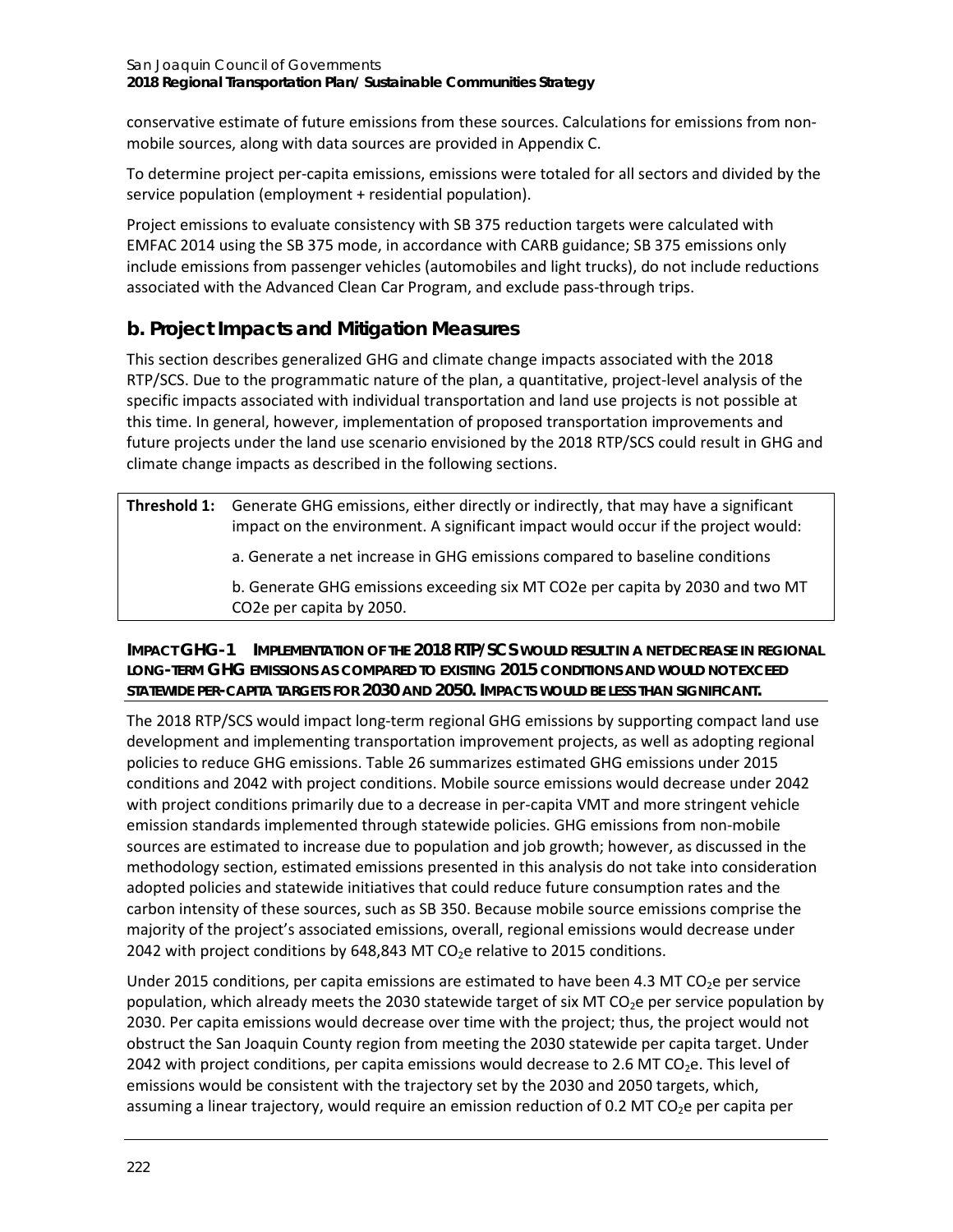year between 2030 and 2050, resulting in a 2042 target of 3.6 MT CO<sub>2</sub>e per capita. Because 2042 with project emissions would be below 3.6 MT CO<sub>2</sub>e per capita, the project would be consistent with statewide per-capita targets and the project would not generate substantial quantities of GHG emissions. Project impacts would be less than significant.

|                                                                        | Annual Emissions (MT CO <sub>2</sub> e) |                   |  |
|------------------------------------------------------------------------|-----------------------------------------|-------------------|--|
| <b>Emission Sources</b>                                                | SJCOG 2015 Baseline                     | 2042 with Project |  |
| Mobile sources (all vehicle classes)                                   | 3,620,070                               | 2,834,590         |  |
| Residential electricity                                                | 216,852                                 | 320,597           |  |
| Commercial electricity                                                 | 184,749                                 | 211,245           |  |
| <b>Residential Natural Gas</b>                                         | 11,543                                  | 17,024            |  |
| <b>Commercial Natural Gas</b>                                          | 3,524                                   | 4,030             |  |
| <b>Waste Disposal</b>                                                  | 747                                     | 1,081             |  |
| Water treatment, conveyance, distribution,<br>and wastewater treatment | 167                                     | 241               |  |
| <b>Total</b>                                                           | 4,037,652                               | 3,388,809         |  |
| Net Change                                                             |                                         | $-648,843$        |  |
| Per Capita Emissions                                                   | 4.3                                     | 2.6               |  |

#### <span id="page-10-0"></span>**Table 26 Net Change in Operational GHG Emissions (tons/day)**

Notes: Calculations for emissions from non-mobile sources are provided in Appendix C. Mobile source emissions were calculated using EMFAC 2014.

## **Mitigation Measures**

No mitigation measures are required.

## **Significance After Mitigation**

Impacts would be less than significant without mitigation.

**Threshold 1:** Generate GHG emissions, either directly or indirectly, that may have a significant impact on the environment. A significant impact would occur if the project would:

c. Generate substantial short-term emissions

#### **IMPACT GHG-2 IMPLEMENTATION OF THE 2018 RTP/SCS WOULD RESULT IN SHORT-TERM MOBILE GHG EMISSIONS RELATED TO CONSTRUCTION ACTIVITIES. IMPACTS WOULD BE SIGNIFICANT BUT MITIGABLE.**

Construction activities associated with transportation improvement projects and future land use patterns envisioned by the 2018 RTP/SCS would generate GHG emissions from the operation of construction equipment, as well as employee travel and truck trips to and from the construction site. Due to the temporary and limited nature of construction activities, construction emissions typically comprise only a small portion of a project's GHG footprint. Because project-level details are not currently known, construction-related emissions at the RTP/SCS level are speculative and cannot be quantified. Therefore, impacts related to short-term emissions would be potentially significant, but mitigable.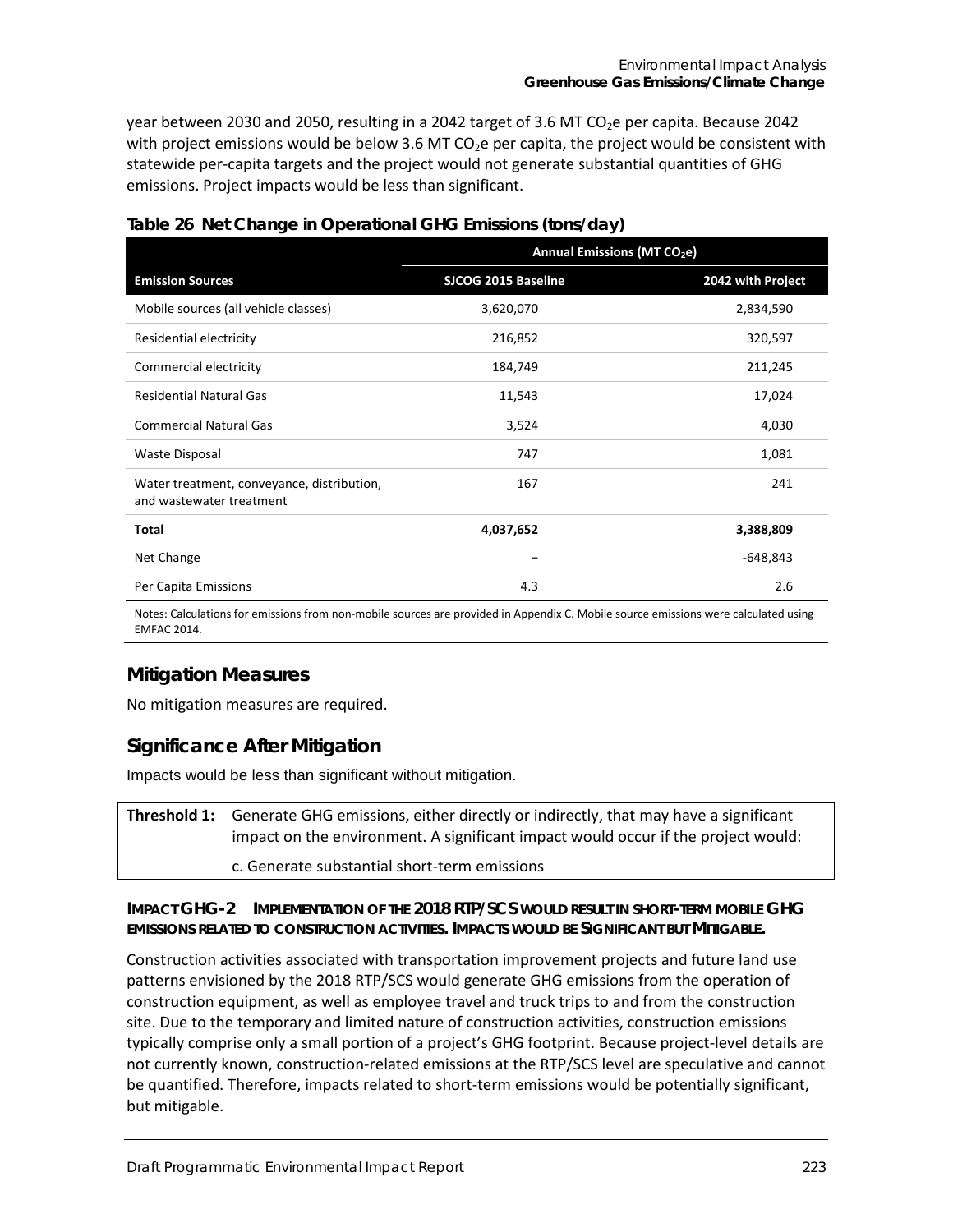## **Mitigation Measure**

For all transportation projects under SJCOG's jurisdiction, transportation project sponsor agencies can and should implement the following mitigation measure developed for the 2018 RTP/SCS program for transportation projects generating construction GHG emissions. Local agencies in the SJCOG region can and should implement this measure, where relevant, to land use projects implementing the 2018 RTP/SCS.

## *GHG-2 Construction GHG Reduction Measures*

The project sponsor shall require the construction contractor to incorporate the most recent GHG reduction measures and/or technologies for reducing diesel particulate and  $NO<sub>X</sub>$  emissions measures for off-road construction vehicles. The required measures shall be noted on all construction plans and the project sponsor shall perform periodic site inspections. Current GHGreducing measures include, but are not limited to, the following:

- Use of diesel construction equipment meeting CARB's Tier 4 certified engines wherever feasible for off-road heavy-duty diesel engines, and comply with the State Off-Road Regulation. Where the use of Tier 4 engines is not feasible, Tier 3 certified engines shall be used; where Tier 3 engines are not feasible, Tier 2 certified engines shall be used;
- Use of on-road heavy-duty trucks that meet the CARB's 2007 or cleaner certification standard for on-road heavy-duty diesel engines, and comply with the State On-Road Regulation;
- All on and off-road diesel equipment shall not idle for more than 5 minutes. Signs shall be posted in the designated queuing areas and or job sites to remind drivers and operators of the five minute idling limit;
- Use of electric powered equipment in place of diesel powered equipment, when feasible;
- Substitute gasoline-powered in place of diesel-powered equipment, when feasible;
- Use of alternatively fueled construction equipment, such as compressed natural gas (CNG), liquefied natural gas (LNG), propane or biodiesel, in place of diesel powered equipment for 15 percent of the fleet;
- Use of materials sourced from local suppliers, as feasible; and
- Recycling of at least 50 percent of construction waste materials.

## **Significance After Mitigation**

With implementation Mitigation Measure GHG-2, impacts related to construction GHG emissions would be less than significant.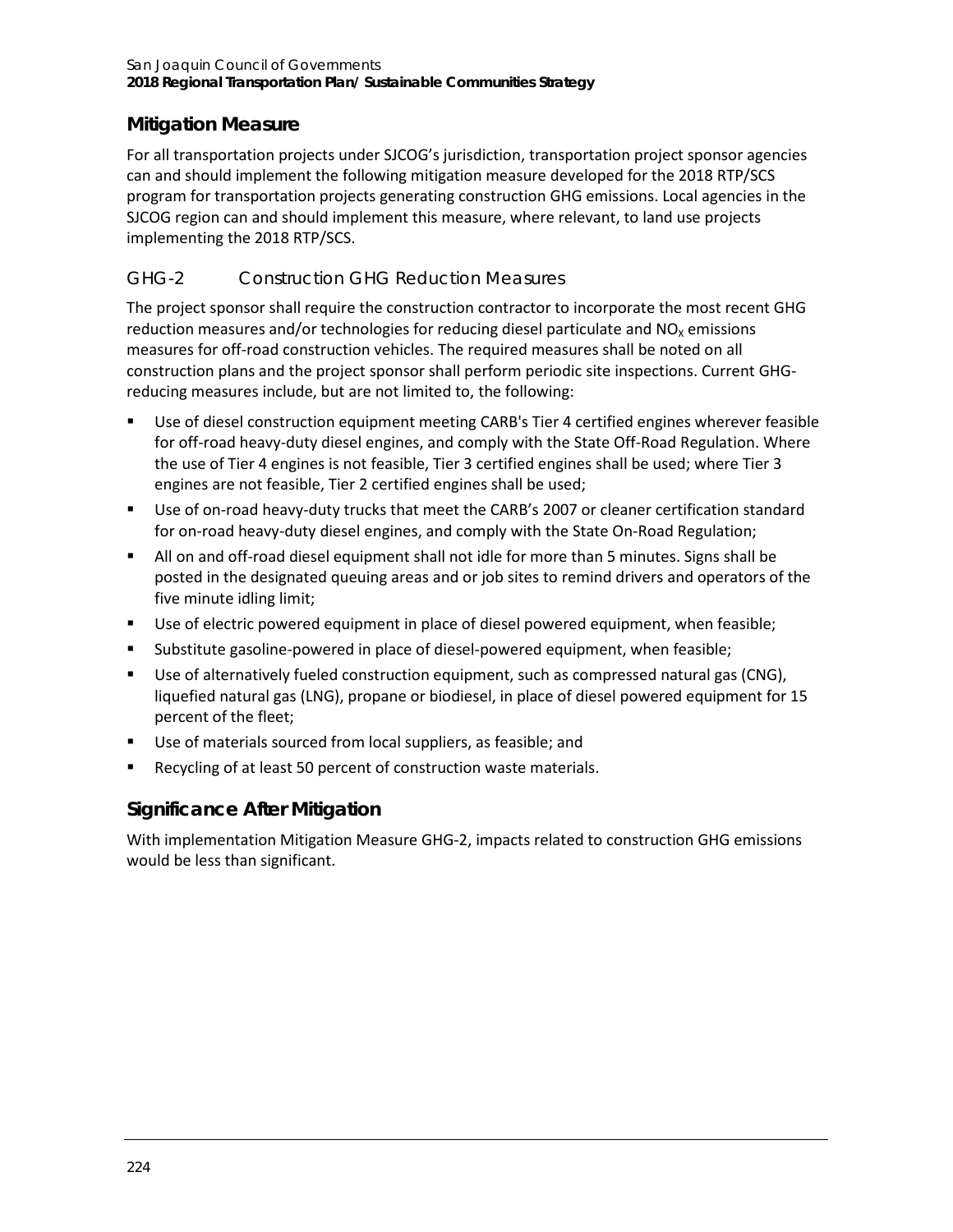### **Threshold 2:** Conflict with an applicable plan, policy or regulation adopted for the purpose of reducing the emissions of greenhouse gases. A significant impact would occur if the project would:

a. Obstruct the state's ability to achieve AB 32 and SB 32 GHG reduction targets. The project would obstruct achievement of statewide targets if it would:

- Generate emissions exceeding SB 375 regional emission reduction targets for passenger vehicle emissions established by CARB (five percent reduction from 2005 levels by 2020 and 10 percent from 2005 levels by 2035)

### **IMPACT GHG-3 IMPLEMENTATION OF THE 2018 RTP/SCS WOULD NOT INTERFERE WITH THE ACHIEVEMENT OF STATEWIDE GHG REDUCTION TARGETS ENCODED IN AB 32 AND SB 32. THERE WOULD BE NO IMPACT.**

As discussed above under "Significance Thresholds," SB 375 comprises one of California's key strategies to reduce GHG emissions from transportation sources, which generate the majority of California's GHG emissions. SB 375 requires that local MPOs develop integrated land use and transportation plans to meet GHG reduction targets for cars and light trucks established by CARB; importantly, CARB is required to review and revise reduction targets every eight years, allowing for increasingly stringent reduction targets over time and updated time horizons. According to the Scoping Plan, with implementation of SB 375 and other strategies outlined in the Scoping Plan, California will be able to meet statewide targets set forth in AB 32 and SB 32.

For San Joaquin County, the current per capita emission reduction targets set by CARB are a five percent reduction relative to 2005 levels by 2020, and a 10 percent reduction from 2005 levels by 2035. [Table 27s](#page-12-0)hows SB 375 regional emissions and targets for 2020 and 2035, as well as 2005 baseline conditions. As shown in [Table 27,](#page-12-0) the 2018 RTP/SCS exceeds currently adopted targets, providing GHG reductions of 7.0 percent in 2020 and 17.6 percent in 2035. In addition, as discussed under Impact GHG-1, plan-level emissions would meet statewide per capita targets consistent with AB 32, SB 32, and the state's long-term 2050 target, set forth in EO-S-3-05. Therefore, the project would not impede California's achievement of statewide targets encoded in AB 32 and SB 32. There would be no impact.

| <b>Scenario</b>        | CO <sub>2</sub> Emissions<br>(Ibs/day) | <b>Population</b> | Per Capita CO <sub>2</sub><br><b>Emissions</b><br>(lbs/day/person) | % Reduction in<br><b>Emissions Compared</b><br>to 2005 Baseline |
|------------------------|----------------------------------------|-------------------|--------------------------------------------------------------------|-----------------------------------------------------------------|
| 2005 Baseline          | 13,307,632                             | 652.339           | 20.4                                                               | $\overline{\phantom{0}}$                                        |
| 2020 with 2018 RTP/SCS | 14,714,243                             | 775.819           | 19.0                                                               | 7.0                                                             |
| 2035 with 2018 RTP/SCS | 15,927,732                             | 947,835           | 16.8                                                               | 17.6                                                            |

### <span id="page-12-0"></span>**Table 27 SB 375 Regional Emissions and Targets**

### **Mitigation Measures**

No mitigation measures are required.

## **Significance After Mitigation**

There would be no impact without mitigation.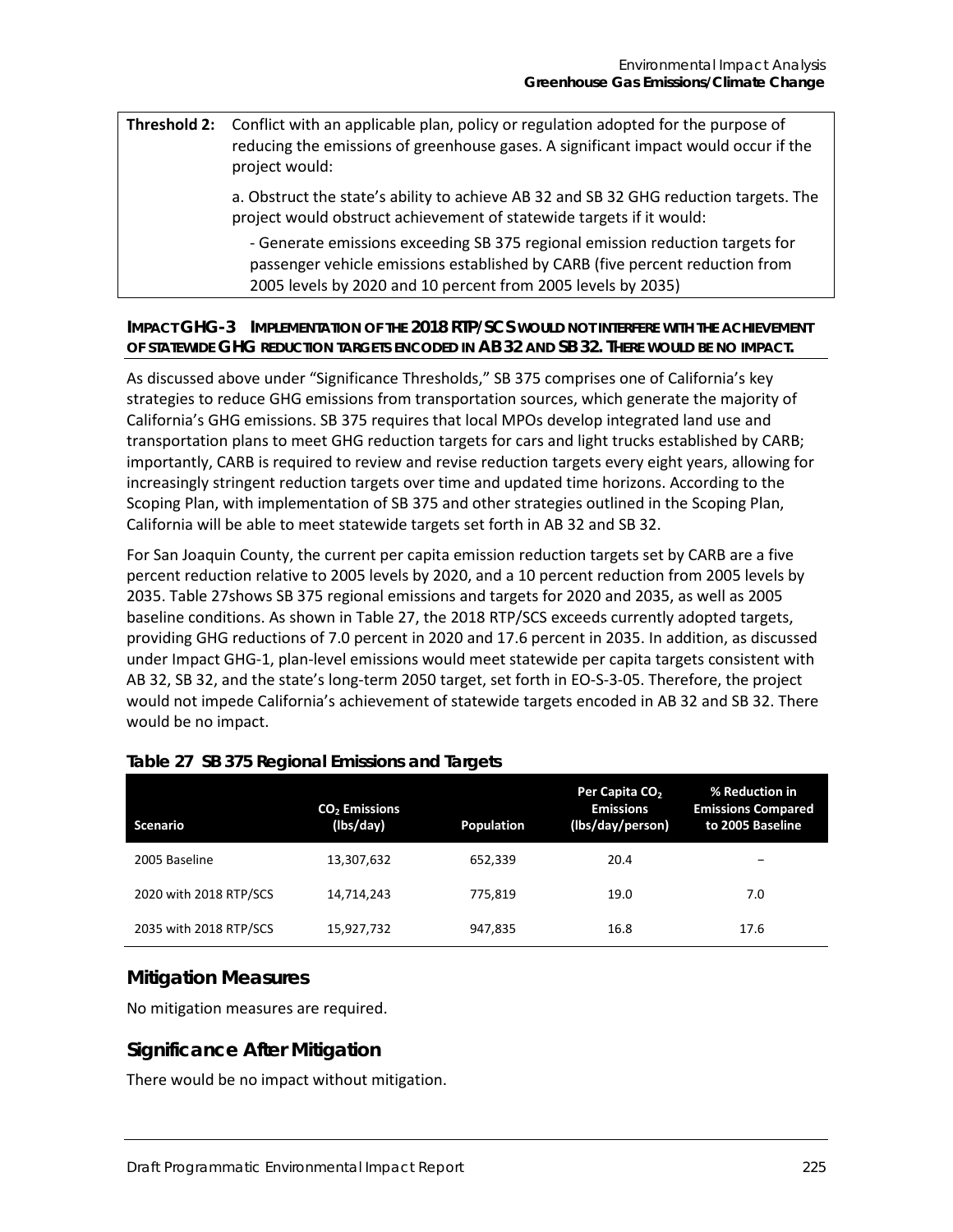## **Threshold 2:** Conflict with an applicable plan, policy or regulation adopted for the purpose of reducing the emissions of greenhouse gases. A significant impact would occur if the project would:

b. Conflict with local GHG reduction plans and policies

**IMPACT GHG-4 THE 2018 RTP/SCS SUPPORTS COMPACT, TRANSIT-ORIENTED GROWTH, INCLUDES TRANSIT AND ACTIVE TRANSPORTATION PROJECTS, AS WELL AS INITIATIVES TO FURTHER SUPPORT REGIONAL GHG REDUCTIONS AND CLIMATE CHANGE ADAPTATION. THEREFORE, THE PROJECT WOULD NOT CONFLICT WITH LOCAL GHG REDUCTION PLANS AND POLICIES. THERE WOULD BE NO IMPACT.**

Within San Joaquin County, the cities of Lodi, Manteca, Stockton, and Tracy have adopted CAPs that establish community GHG emission baselines, set GHG reduction targets, and outline policies and implementing measures to help achieve those targets. As discussed above under *Local GHG Reduction Plans*, these plans include policies and implementing measures to reduce local GHG emissions by promoting active transport, zero emission vehicle adoption, infill and transit-oriented development, increased building energy efficiency, and/or other strategies.

The 2018 RTP/SCS supports local efforts to reduce GHG emissions by adopting a compact growth land use scenario and including active transportation and transit projects in its project list. As discussed under Impact GHG-1, implementation of the 2018 RTP/SCS would help the region reduce emissions and achieve statewide per capita targets. In addition, Chapter 3 of the 2018 RTP/SCS identifies two future studies to be implemented by SJCOG that would further support efforts to reduce GHG emissions and address climate change: an SCS Implementation Study that would provide insight on the barriers to SCS implementation, focusing on first mile/last mile planning, impediments to transit use to job centers, and recommendations on shared mobility initiatives and emerging technologies; a Climate Adaptation and Resiliency Planning Study that identifies current risks and vulnerabilities and develops regional level strategies to assist in meeting state goals and federal planning requirements. Therefore, the project would not conflict with local GHG reduction plans. There would be no impact.

## **Mitigation Measures**

No mitigation measures are required.

## **Significance After Mitigation**

The project would have no impact without mitigation.

## **c. Cumulative Impacts**

Climate change is inherently a cumulative impact as it is the accumulation of large quantities of GHGs in the atmosphere that results in impacts to global climate. While the vast majority of individual projects do not generate sufficient GHG emissions to directly influence climate change, project emissions can contribute incrementally to cumulative effects that are significant, even if individual changes resulting from a single project are limited. Thus, the issue of climate change typically involves an analysis of whether a project's contribution towards an impact is cumulatively considerable. "Cumulatively considerable" means that the incremental effects of an individual project are significant when viewed in connection with the effects of past projects, other current projects, and probable future projects (CEQA Guidelines, Section 15064[h][1]).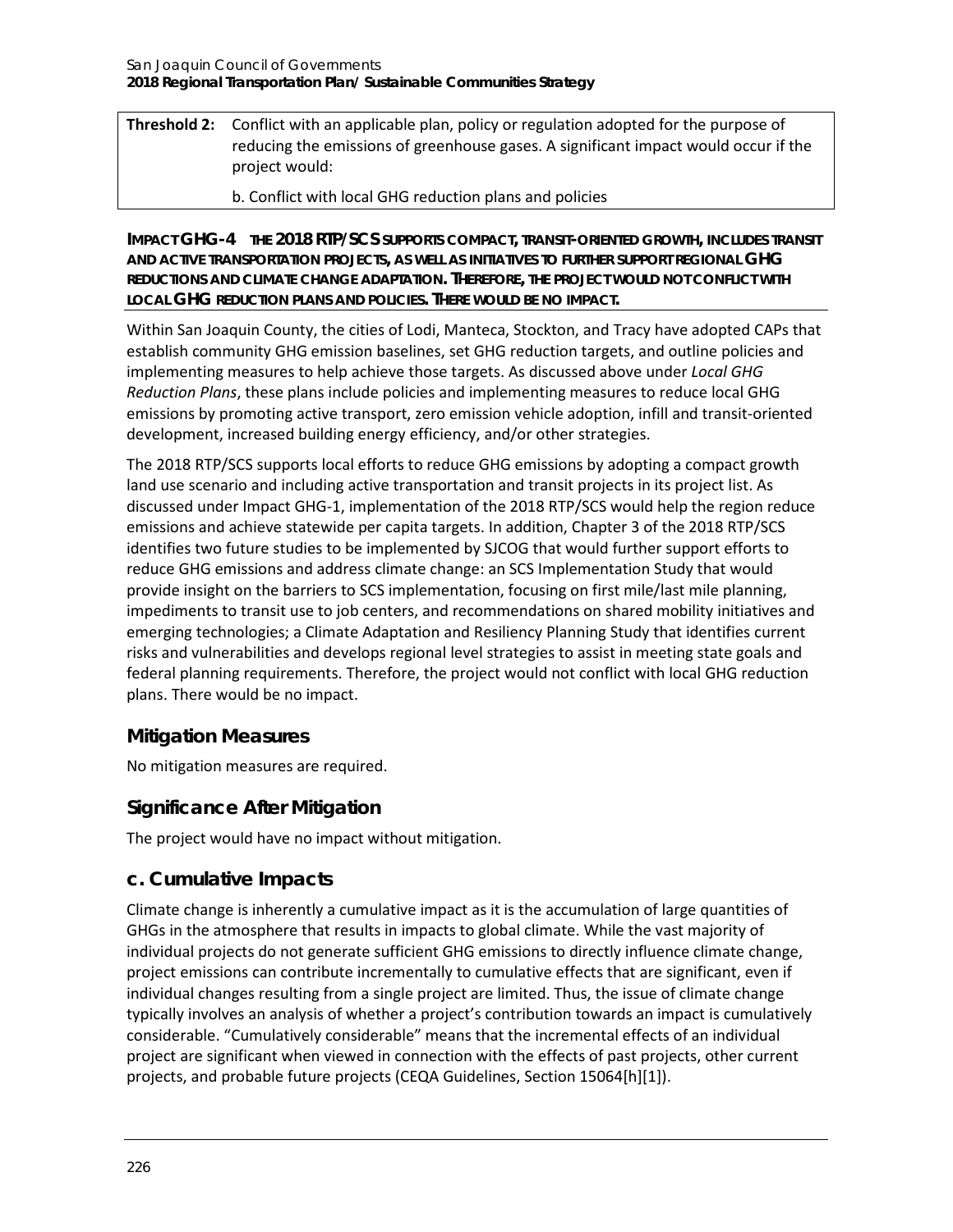As discussed above under Impacts GHG-1 and GHG-3, the 2018 RTP/SCS would reduce mobile source GHG emissions relative to 2015 conditions and would achieve overall quantitative reductions in GHG emissions consistent with statewide per capita targets and SB 375. Thus, based on criteria established in state statutes and guidance documents, the project's contribution to atmospheric GHGs would be considered less than significant.

For this reason, at its December 14, 2017 meeting, the CARB Board of Directors expressed consensus that CARB will shift its recommended approach to implementing SB 375 away from an emphasis on modeling to an emphasis on implementing strategies and solutions that have been proven to be effective. Furthermore, the 2017 Scoping Plan identifies that "there is a gap between what SB 375 can provide and what is needed to meet the State's 2030 and 2050 goals." Appendix C of the Scoping Plan provides strategies to close the gap, including the following:

- Explore and develop financing, regulatory, and other tools to support more efficient and more equitable development: The State will evaluate and develop financing mechanisms, incentives, guidelines, and other tools to substantially accelerate more efficient and equitable development outcomes. This includes: reducing barriers to housing development in infill areas; promoting infill development and necessary infrastructure in existing communities; and implementing strategies to ensure that long-time residents can stay in place as neighborhoods improve.
- Support transportation policies such as priced express lanes, reduced parking requirements for development, and transit commuter incentives that promote infill development and reduce vehicle miles traveled: The State will implement road user and parking pricing policies, and coordinate these policies with programs to avoid adverse impacts on low-income drivers and with infrastructure investments as described above. Further, the State will invest in technology to improve transportation system efficiency that provide choices that enable people and goods to reach destinations quickly and cleanly.

Due to the uncertainty associated with project emissions and future statewide emission reductions, as well as the gap identified by the Scoping Plan for achieving reductions from SB 375 sufficient to meet statewide targets, the project would have a potentially significant cumulative impact related to GHG emissions.

## **Mitigation Measure**

### *GHG-Cumulative Regional Measures to Support GHG Reductions*

To support GHG reductions on a regional level, as well as address the gap between SB 375 and needed reductions from the transportation and land use sectors to achieve statewide targets, SJCOG shall take the following actions, as feasible (the following measures have been adapted from Appendix C of the 2017 Scoping Plan):

- Explore and develop financing and tools to support more efficient and more equitable development, including reducing barriers to housing development in infill areas; promoting infill development and necessary infrastructure in existing communities; and implementing strategies to ensure that long-time residents can stay in place as neighborhoods improve.
- Support transportation policies such as priced express lanes, reduced parking requirements for development, and transit commuter incentives that promote infill development and reduce vehicle miles traveled.